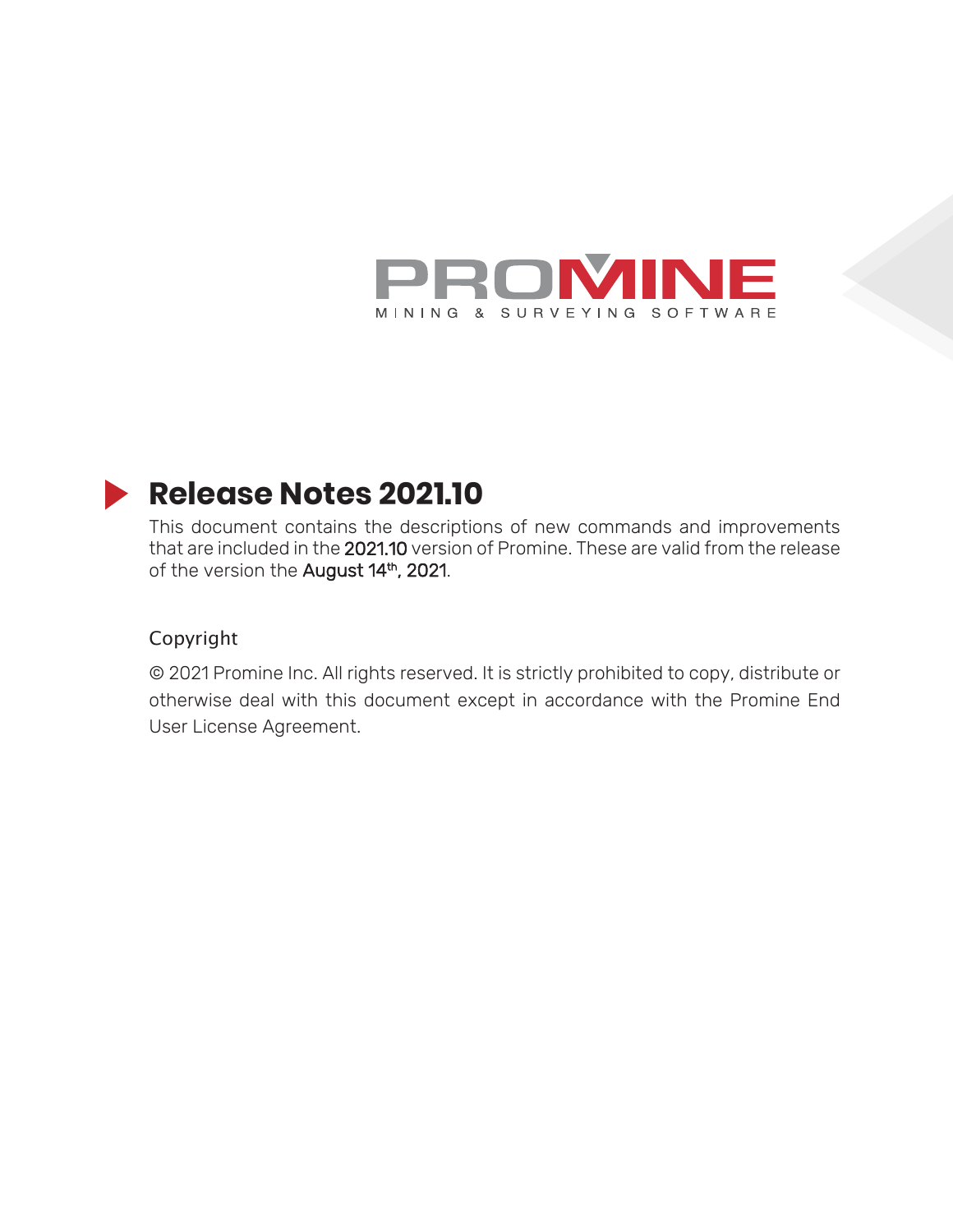## **Table of Contents**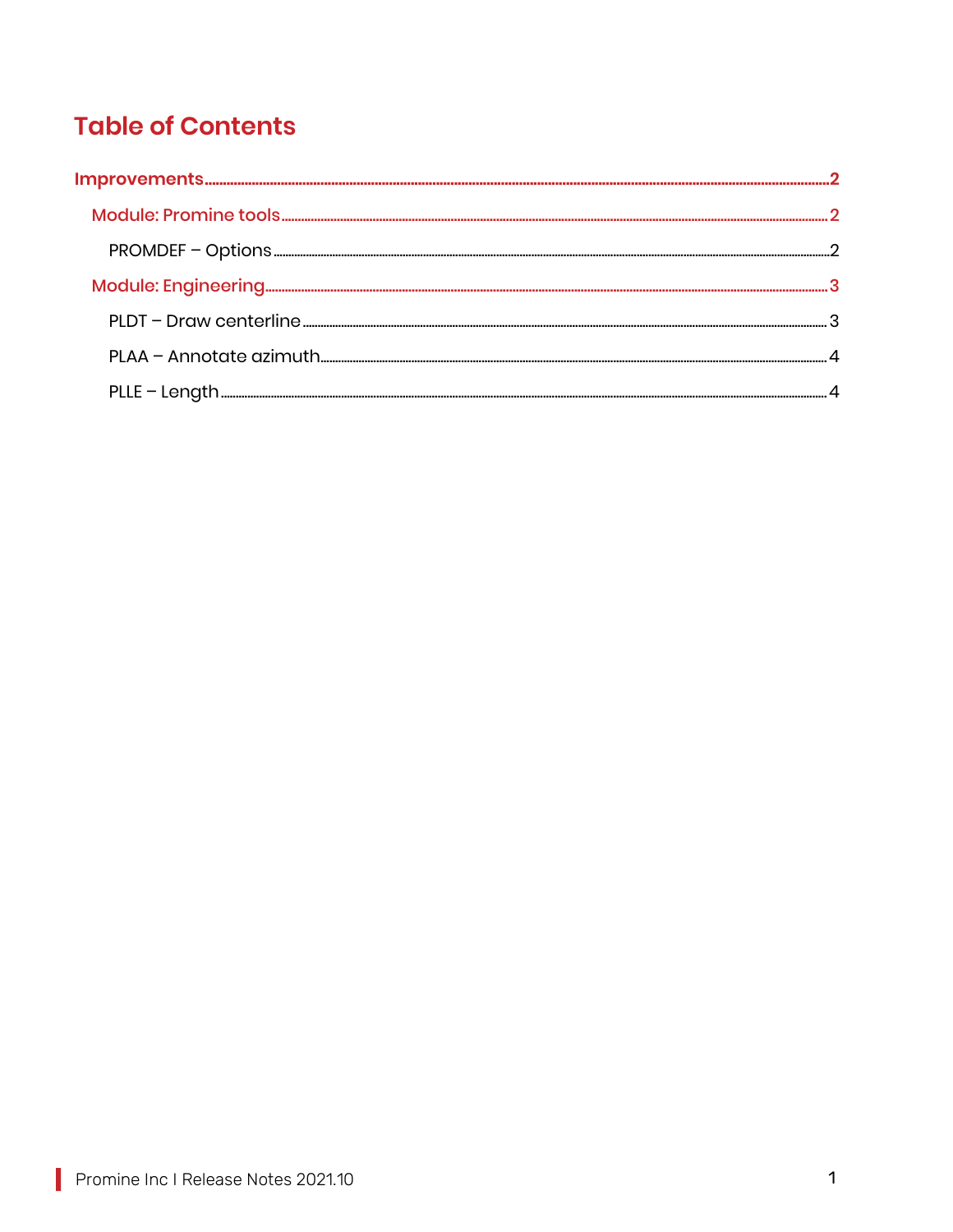## **Improvements**

## Module: Promine tools

### PROMDEF – Options

A check box has been included as an improvement for this new version which allows the user to record the commands used in a logbook, while the recording is activated. It will create one file per day and the file will contain the user's name, the time and the action made (this means the command that was used). Every logbook will be created at the following path: …\promine\Config\LOGS. The logbook can be imported in an excel file.

To start recording, the user needs to check the box "Produce logbook of commands" at the 'General' parameters menu in the Promine tools.

Steps to follow:

- 1. Click on Promine tools options (PROMDEF).
- 2. Insert the password and click on: General.
- 3. Check the box: Produce logbook of commands.

| <b>General Parameters</b>                                                                                                                                                                                         |                                                                                                                                                                                                                                                                                             |                               | $\times$                             |
|-------------------------------------------------------------------------------------------------------------------------------------------------------------------------------------------------------------------|---------------------------------------------------------------------------------------------------------------------------------------------------------------------------------------------------------------------------------------------------------------------------------------------|-------------------------------|--------------------------------------|
| Language:<br>English<br>$\checkmark$<br>License:<br>License server:<br>7070<br>License server port:<br>Disable automatic license activation<br>Date:<br>Date format:<br>YYYYMMMDD<br>$\checkmark$<br>Metric units | System variables<br>Variables<br>UCSDETECT 0<br><b>ANGDIR1</b><br>ANGBASE 1.5707<br><b>GRIDMODE 0</b><br>MENUECHO <sub>1</sub><br><b>EXPERT 4</b><br>PROXYNOTICE 0<br>PLINETYPE 0<br>CMDECHO <sub>0</sub><br><b>CMDDIA1</b><br><b>FILEDIA1</b><br>DIMZIN <sub>0</sub><br>UCSVP <sub>1</sub> | Undefine AutoCAD<br>Commands: | <b>Undefine Promine</b><br>Commands: |
| $\sqrt{\ }$ Invert imperial density<br>Force CUIX load with AutoCAD<br>√ Produce logbook of commands                                                                                                              | Add                                                                                                                                                                                                                                                                                         | Add                           | Add                                  |
| 2.750<br>Density (t/m3):<br>11.000<br>Density (ft3/t):<br>0.091<br>Density (t/ft3):<br>0.000000<br>Azimuth difference:                                                                                            | <b>Fdit</b>                                                                                                                                                                                                                                                                                 | <b>Fdit</b>                   | Fdit.                                |
| Admin password                                                                                                                                                                                                    | Remove<br>OK<br>Cancel                                                                                                                                                                                                                                                                      | Remove                        | Remove                               |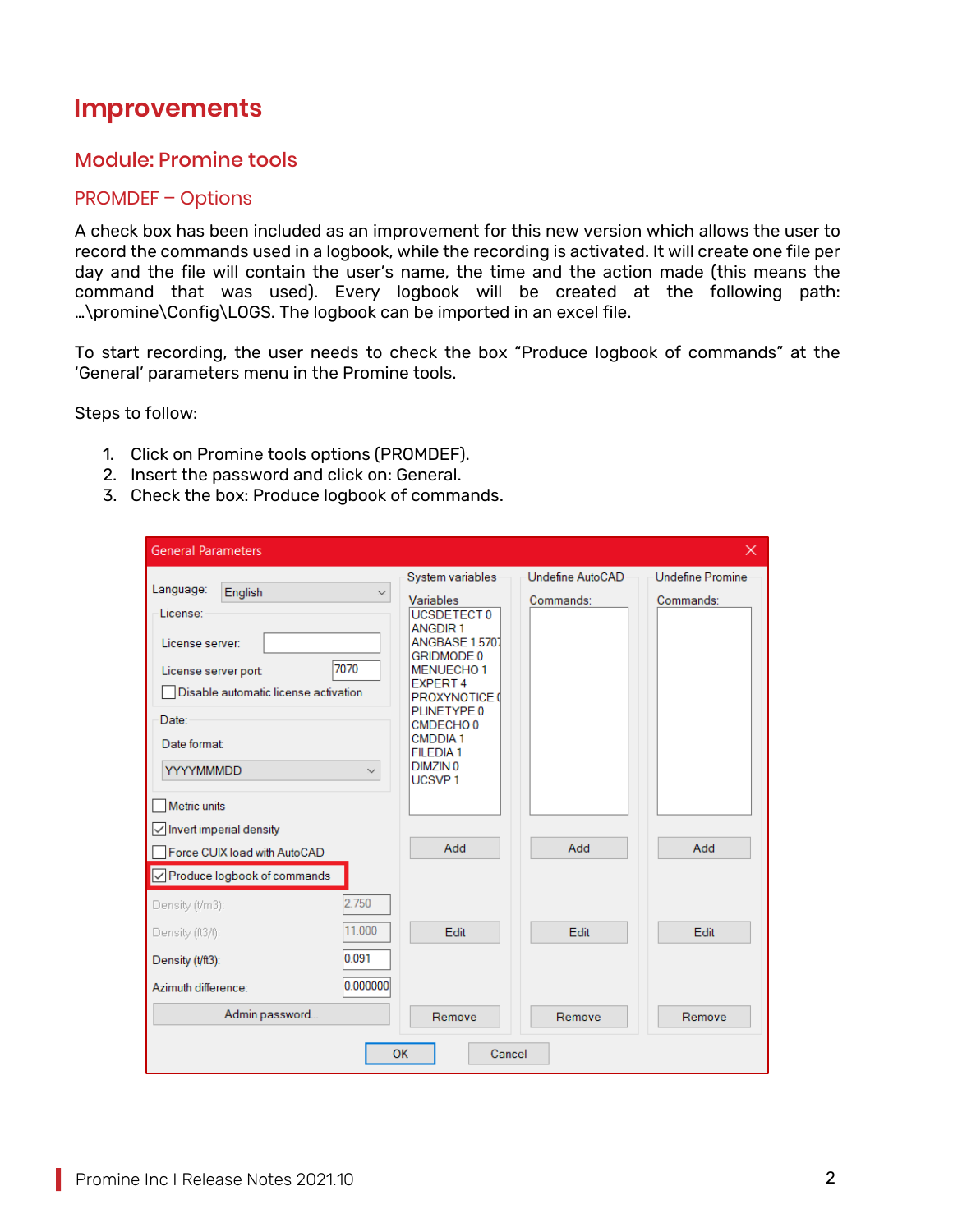- 4. Go to the folder where Promine is located.
- 5. Enter on the 'Config' folder.
- 6. Enter on the 'LOGS' folder.

Here an example of how it will look like:

| 2021-08-12-CMD-RecLog.txt - Notepad                |
|----------------------------------------------------|
| File Edit Format View Help                         |
| TIME, USER NAME, ACTION                            |
| 11:12, EVADIERKES, SEC1                            |
| 11:15, EVADIERKES, PLDT                            |
| 11:16, EVADIERKES, PLDT                            |
| 11:16, EVADIERKES, PLDT                            |
| 11:16, EVADIERKES, PLDT                            |
| 11:17, EVADIERKES, PLDT                            |
| 11:17, EVADIERKES, PLDT                            |
| 11:17, EVADIERKES, PLDT                            |
| 11:18, EVADIERKES, PLDT                            |
| 11:18, EVADIERKES, PLPR                            |
| 11:18, EVADIERKES, PLDT                            |
| 11:19, EVADIERKES, PLPR                            |
| 11:19, EVADIERKES, PLPR                            |
| 11:20, EVADIERKES, PROMDEF                         |
| 11:20, EVADIERKES, PLPR                            |
| 11:21, EVADIERKES, PLLE<br>11:22, EVADIERKES, PLAA |
| 11:23, EVADIERKES, PLAA                            |
| 11:23, EVADIERKES, PLAA                            |
| 13:57, EVADIERKES, RSPI                            |
| 13:57, EVADIERKES, RSPT                            |
| 13:57, EVADIERKES, SRVJ                            |
| 13:57, EVADIERKES, DRIP                            |
| 13:57, EVADIERKES, DRIS                            |
| 13:57, EVADIERKES, DRIH                            |
| 13:57, EVADIERKES, DRIS                            |
| 13:57, EVADIERKES, FII                             |
| 13:57, EVADIERKES, FIS                             |
| 13:57, EVADIERKES, GRD                             |
| 13:58, EVADIERKES, SEC1                            |

## Module: Drift Design

#### PLDT – Draw centerline

A new function was added to be able to continue an existing centerline. This eliminates the need to join 2 centerlines by another external command but just checking a box that appears once the user clicks on draw a centerline command (PLDT).

Steps to follow:

- 1. Have a first centerline already created in the drawing.
- 2. Select the command: draw centerline (PLDT)
- 3. Select the existing centerline to continue on its current endpoint as the start point.
- 4. The next window will appear: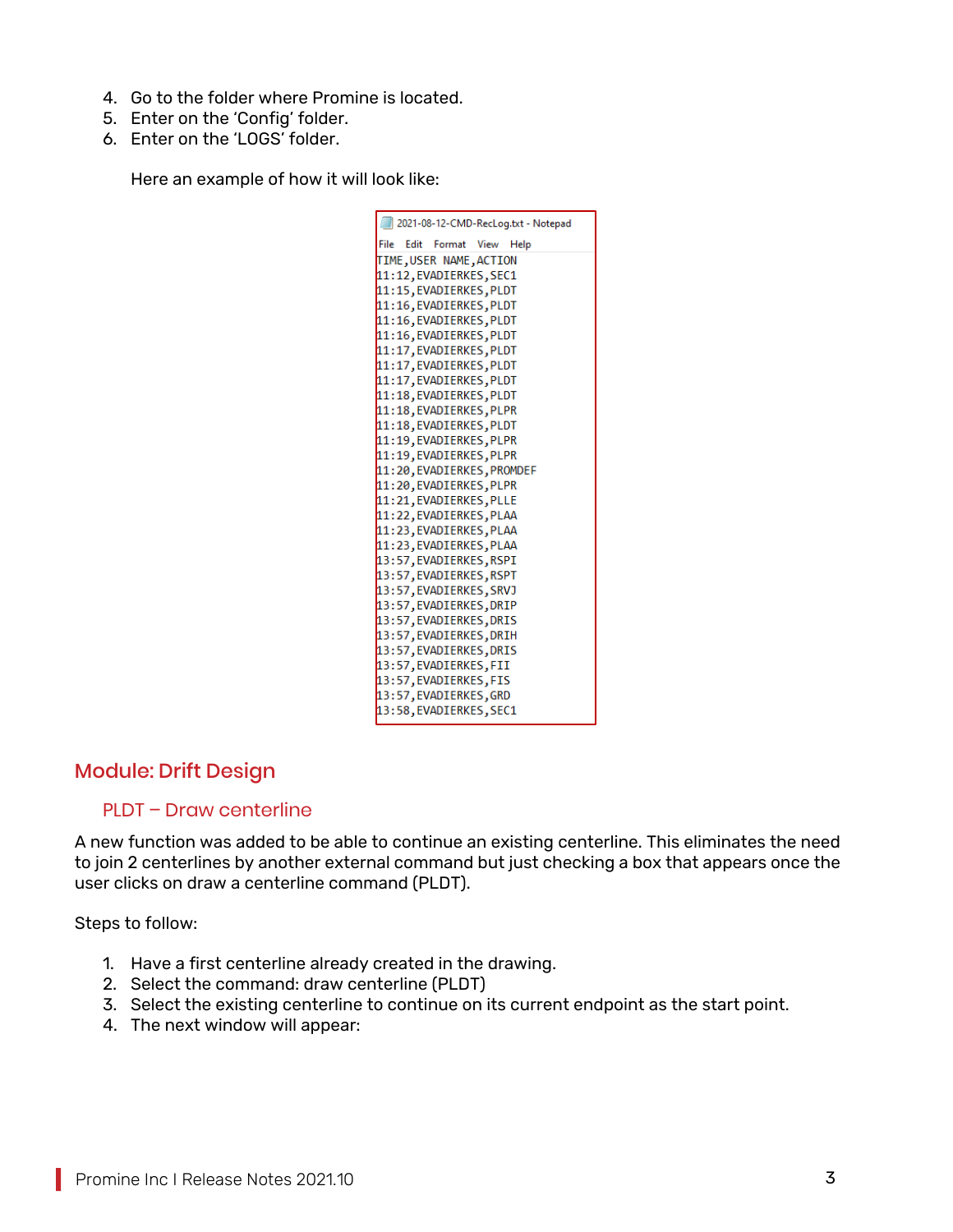| Select starting direction                           | ×         |
|-----------------------------------------------------|-----------|
| Select starting direction                           |           |
| (● Green                                            |           |
| ◯ Red                                               |           |
| Other                                               |           |
| Drift name:                                         |           |
| Start elevation:                                    | 284.430   |
| Start slope:                                        | 15.0      |
| Slope:                                              | 15.0      |
| Radius:                                             | 50.0      |
| Draw walls                                          |           |
| Drift width::                                       | 4.0       |
| Annotations                                         | Options   |
| √ Annotate end drift                                |           |
| Shapes:<br>None                                     | (Default) |
| $\sqrt{\frac{1}{100}}$ Continue closest center line |           |
| OK                                                  | Cancel    |

- 5. Check the box: Continue closest centerline.
- 6. Finish the drawing of the centerline
- 7. The old and new line will be created as one single centerline instead of two separated ones.

Note: If the starting point is too far away from a current centerline the 'Continue closest center line' option will not be available

#### PLAA – Annotate azimuth

A new upgrade was made in the annotate azimuth command (PLAA) that allows the user to annotate the azimuth of lightweight polylines (polylines type 1) as it can be done with the 2D polylines (polylines type 0). With this new improvement the function can now be used normally with any types of polylines.

#### PLLE – Length

With this new improvement a cost column has been added to the 'Drift report' so that user can see the cost using the PLLE command. Costs will be interpreted as 'Costs per foot' or 'Costs per meter' depending which unit system has been chosen in the essentials category, more specifically in the options of the Promine tools module. If metric unit is chosen, then it will calculate the length in meters otherwise it will calculate the length in feet.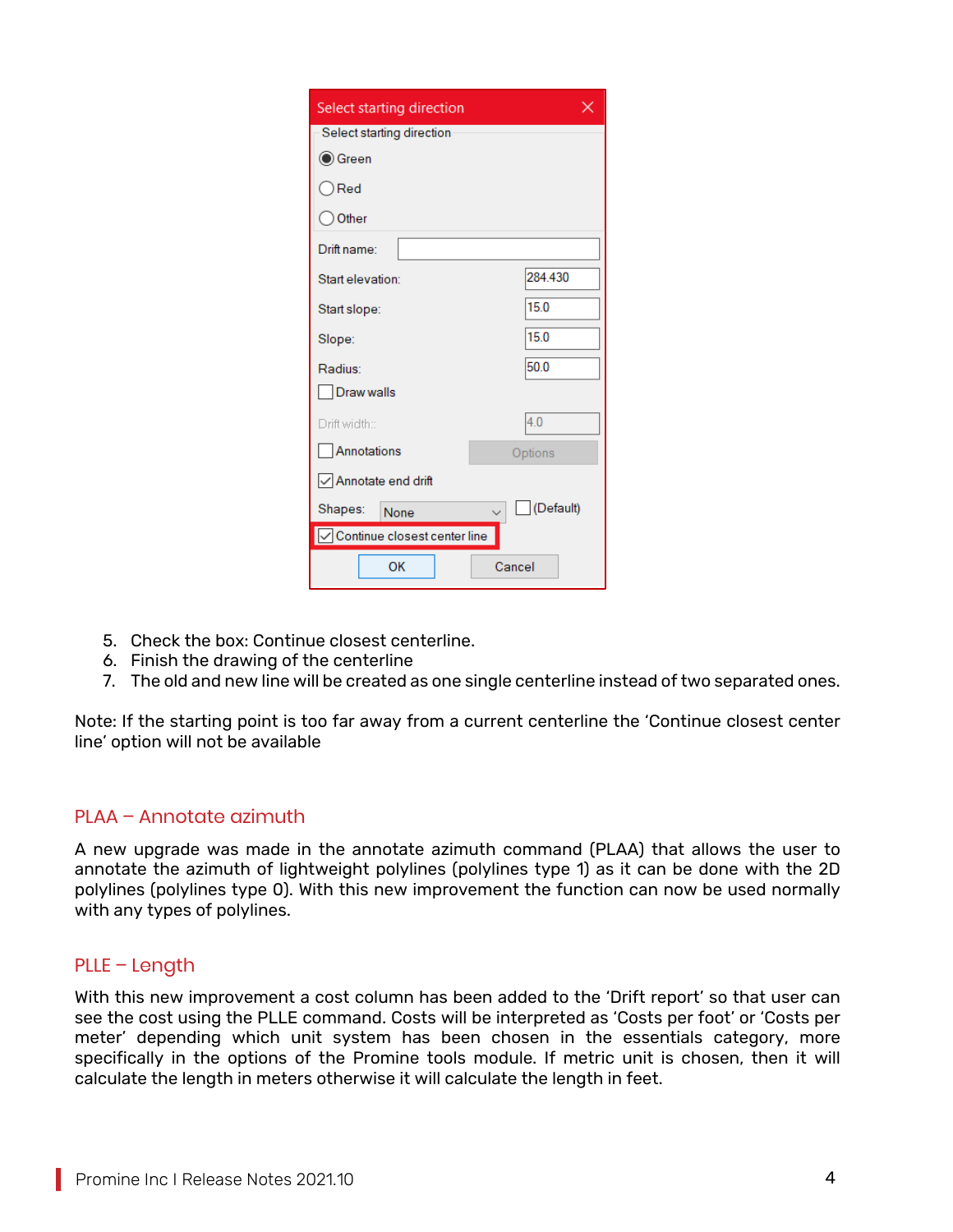#### **Steps to follow to change the unit's system:**

- 1. Go to essentials category.
- 2. Click on Promine options command (PROMDEF).
- 3. Insert the password and click on the "General…" button.
- 4. The next window will appear:

| <b>General Parameters</b>                                                                                                                                                                |                                                                                                                                                                                                                                                                                       |                               | $\times$                             |  |
|------------------------------------------------------------------------------------------------------------------------------------------------------------------------------------------|---------------------------------------------------------------------------------------------------------------------------------------------------------------------------------------------------------------------------------------------------------------------------------------|-------------------------------|--------------------------------------|--|
| Language:<br>English<br>$\checkmark$<br>License:<br>License server:<br>7070<br>License server port:<br>Disable automatic license activation<br>Date:<br>Date format:<br><b>YYYYMMMDD</b> | System variables<br>Variables<br>UCSDETECT 0<br><b>ANGDIR1</b><br><b>ANGBASE 1.5707</b><br>GRIDMODE 0<br><b>MENUECHO1</b><br><b>EXPERT4</b><br>PROXYNOTICE 0<br>PLINETYPE 0<br>CMDECHO <sub>0</sub><br><b>CMDDIA1</b><br><b>FILEDIA1</b><br>DIMZIN <sub>0</sub><br>UCSVP <sub>1</sub> | Undefine AutoCAD<br>Commands: | <b>Undefine Promine</b><br>Commands: |  |
| Metric units<br>$\sqrt{\ }$ Invert imperial density<br>Force CUIX load with AutoCAD<br>Produce logbook of commands                                                                       | Add                                                                                                                                                                                                                                                                                   | Add                           | Add                                  |  |
| 2.750<br>Density (t/m3):<br>11.000<br>Density (ft3/t):<br>0.091<br>Density (t/ft3):<br>0.000000<br>Azimuth difference:                                                                   | Edit                                                                                                                                                                                                                                                                                  | Edit                          | Edit                                 |  |
| Admin password                                                                                                                                                                           | Remove                                                                                                                                                                                                                                                                                | Remove                        | Remove                               |  |
| OK<br>Cancel                                                                                                                                                                             |                                                                                                                                                                                                                                                                                       |                               |                                      |  |

5. Select the units as needed.

#### **Steps to configure the drift report:**

- 1. Select the options of the drift design module in the engineering 1 category (PLPR)
- 2. Click the "Other…" button
- 3. The next window will appear: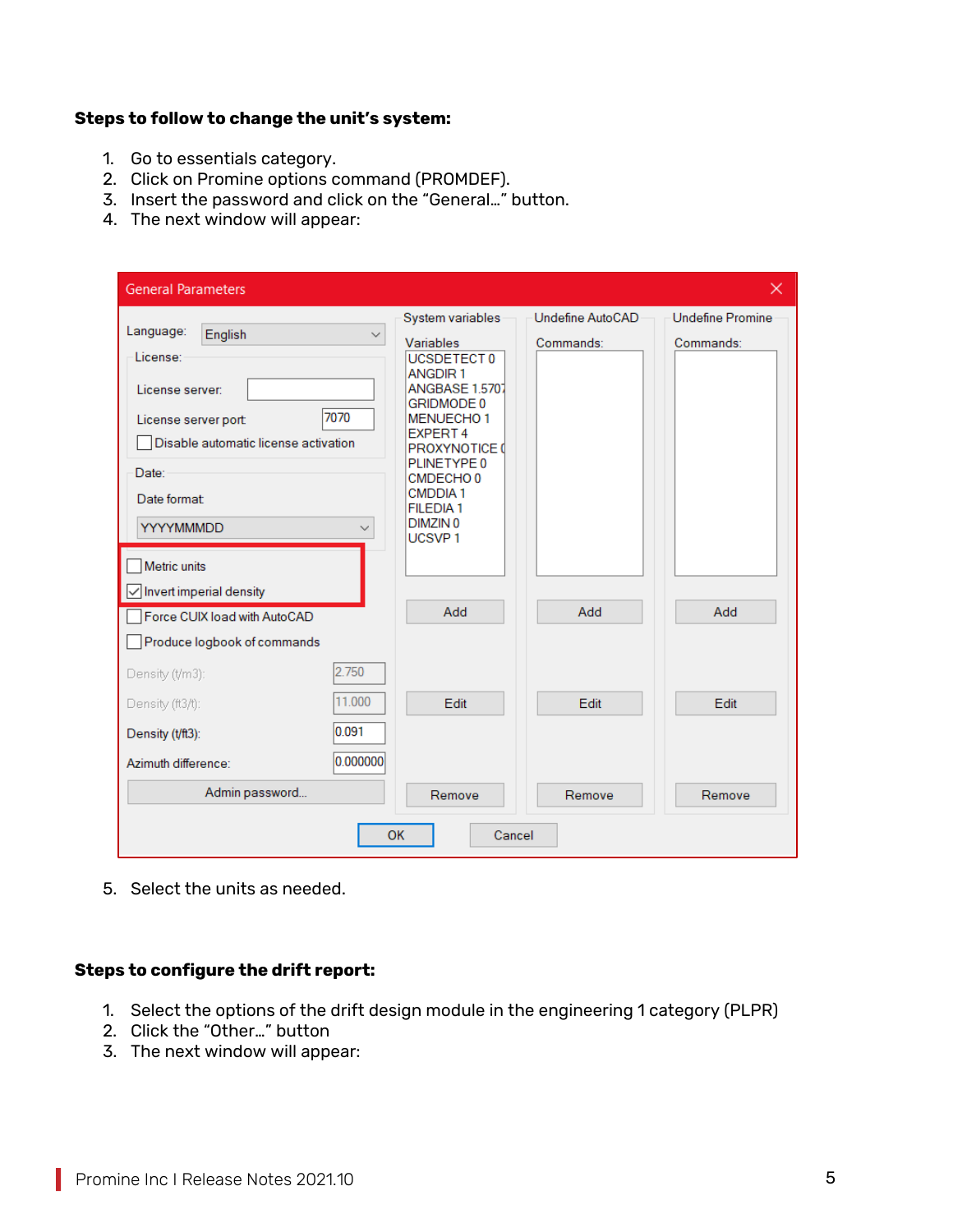| Other options:                                                                   |                        |                                            |                | $\times$  |
|----------------------------------------------------------------------------------|------------------------|--------------------------------------------|----------------|-----------|
| Radius:                                                                          | 50.00                  | $\sqrt{}$ Project drift profile vertically |                |           |
|                                                                                  |                        | √Use dialog boxes                          |                |           |
| Slope:                                                                           | 15.000                 | Don't draw the reference line              |                |           |
| Material density:                                                                | 0.364                  | √Use 3D center lines                       |                |           |
|                                                                                  |                        | Generate 3D model while editing            |                |           |
| Daily rate of advance:                                                           | 2.00                   | Insert 3d model after editing              |                |           |
| Junction factor: Low<br>∢                                                        | High<br>⋗              | Keep following grades                      |                |           |
| Mining cost:                                                                     |                        |                                            |                |           |
| $\bigcirc$ Cost per ton                                                          | 20.00                  | Use gradual slope change                   |                |           |
|                                                                                  |                        | Slope change length                        |                | 4.0       |
| Cost per foot                                                                    | 100.00                 | Maximum slope change (%)                   |                | 5.0       |
| Edit Elevations (PLED) window position                                           |                        |                                            |                |           |
| Enable fixed position for centerline edit                                        |                        |                                            |                |           |
| Left:                                                                            |                        | Primary screen width limits are: 0-1520    |                |           |
| Top:                                                                             |                        | Primary screen height limits are: 0-325    |                |           |
| Top/Left<br>Bottom/Left                                                          | Center<br>Bottom/Right |                                            |                | Top/Right |
| The fixed position will only work in the main monitor.                           |                        |                                            |                |           |
|                                                                                  |                        |                                            |                | $-1.00$   |
| Unfold tolerance for survey point projection (Positive number or default is -1): |                        |                                            |                |           |
| Select shape of projected points on unfold:                                      |                        |                                            | Circle         |           |
| Linetype for the center lines:                                                   |                        |                                            | <b>ByLayer</b> |           |
| Decimals for center lines elevation:                                             |                        |                                            |                | 3         |
|                                                                                  | Library of safety bays |                                            |                |           |
| <b>OK</b>                                                                        |                        | Cancel                                     |                |           |

- 4. Insert the cost per foot/meter as desired.
- 5. Click OK.

#### **Steps to insert the drift report**

- 1. Have a centerline already created or inserted in the drawing.
- 2. Select the command "Length" (PLLE).
- 3. Pick the centerline(s) to calculate.
- 4. Place the report where needed.
- 5. This is how the report will look at the end.